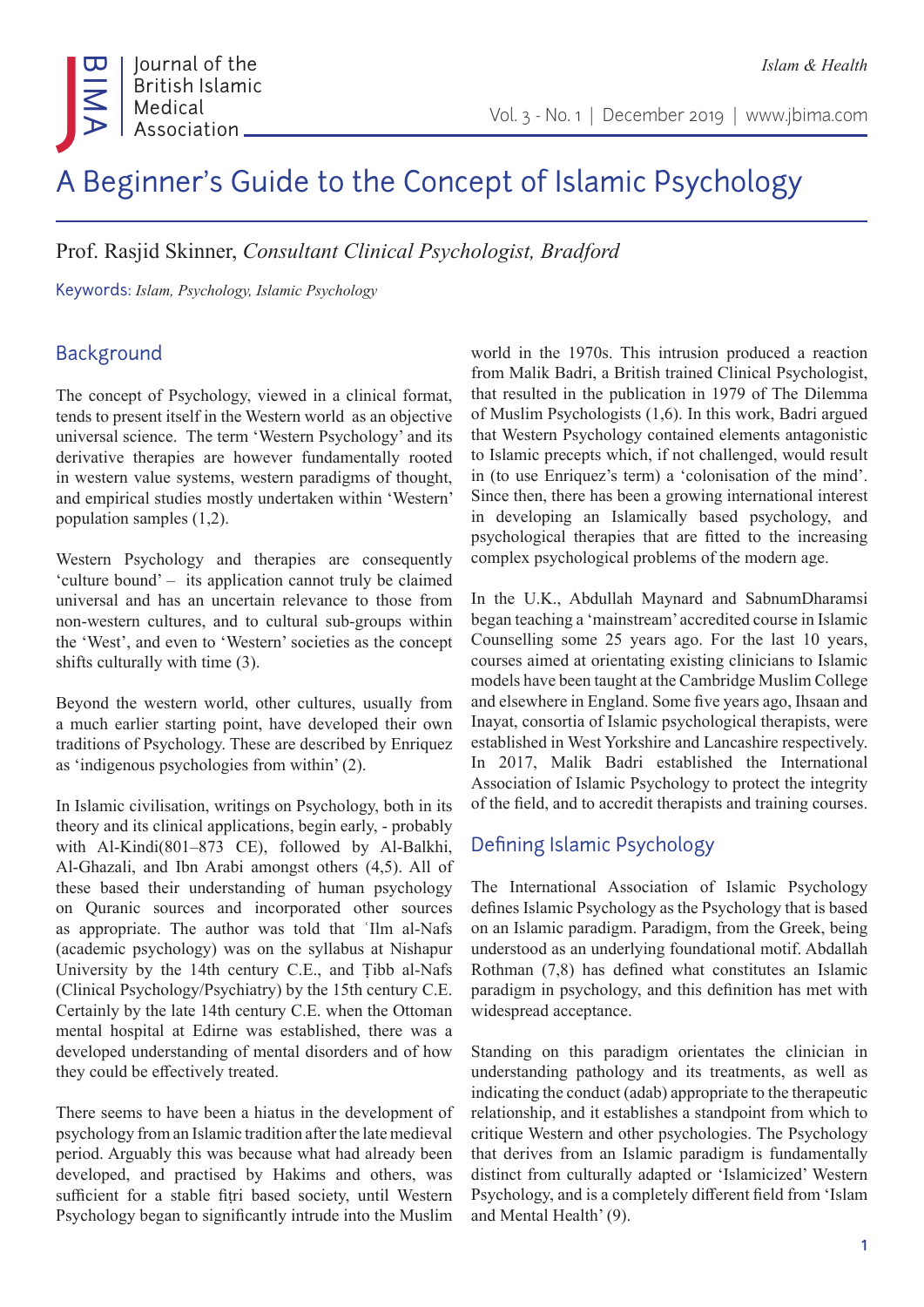## An Islamic Model of the Self

#### **Fig. 1. An Islamic Model of the Self (8)**



The model, exampled here, was first presented by the author as part of his paper to the IIIT London conference in 1989. It was devised after discussion with Islamic scholars available at the time in England, (in particular Shaykh Zahran Ibrahimand Muhtar Holland); and practicing clinicians including Alia Haeri and Hakim Salim Khan. The aim was to produce a simple diagrammatic model that would assist the clinician in makingdiagnoses and treatment decisions. It does not pretend to capture the full complexity and subtlety of Man's nature. It is the model adopted by Ihsaan, the Bradford based Islamic Psychological therapy clinic, and is taught at the Cambridge Muslim College, and has been found acceptable to Islamic therapists over the last 30 years. It is not however the only model. Abdullah Rothmanhas published a diagrammatic model slightly different (10); and there are other authentic models. It is up to the therapist to decide which best assists their clinical practice.

### Key Concepts

Quranic Arabic terms have a depth of meaning and nuance and have often been understood in different ways by classical scholars. The terms used in this here take an aspect of meaning which makes sense of psychological phenomenon, - broadly following the usage of Al-Ghazali (11).

**Qalb:** A distinguishing feature of Islamic Psychology is that it acknowledges a spiritual centre at the centre of the human being. Western Psychology, in the main, ignores or denies such a centre, - the main exception being the marginalised Psychology of Carl Jung. Some traditional scholars term the inner centre as ʿAql (see below), or Rūḥ (spirit), but Al-Ghazali mostly uses the term Qalb (heart). The Qalb is perceived as containing an inherent sense of 'fitra' – what is natural and right, – and is open to divine inspiration (Rūḥ) – in the form of true dreams and inspired intuition for example. Generally speaking, the Eastern religions such as Buddhism do not conceptualise the inner self as open to divine inspiration: - or at least, not in the same way as do the Prophetic religions.

**ʿAql:** ʿAql can be translated as intellect, or the cognitive faculty. Al-Ghazali describesʿAql as having five functions. Four of these essentially describe the intellectual operations, such as logical reasoning, understood in Western cognitive psychology. The fifth function, however, is of a different level and can be considered as being part of and extending from the Qalb. This level of ʿAql is that which receives and articulates the knowledge of the heart (gnosis). It is this aspect of ʿAql which should direct the operations of the other parts, to avoid reasoning becoming disassociated from fitra and becoming (to paraphrase a Hadith) like 'sorcery'.

The root meaning of the word ʿAql' is shackle. Aql is normally understood as the faculty that shackles, or reins in, the forces in the Hawā. However, ʿAql (in its outer four functions) can also be seen to sometimes shackle the Qalb, - constricting the flow of gnosis coming from that source. When this happens, a transitory psychotic like state, or spiritual crisis, can occur as the 'shackle' is temporarily broken to allow new knowledge to be received. Jung describes experiencing such a state during the First World War period (12).

**Hawā:** 'The animal self' refers to the instinctive drives and energies we require for our existence in this life. Colloquially, (even in Al-Ghazali's day) these drivesare often referred to as 'the nafs'. Particularly in the Islamic medical tradition, (Ṭibb), there is an understanding that the balance and type of these energies are closely related to diet.

**The Body:**In part, the body can be viewed as the base layer of the Self; - the carnal casing, necessary for this life but discarded at death. It is the vehicle for carrying out the instruction of the internal faculties (of the Qalb, ʿAql, and Hawā), and is the entree point for environmental forces (from food and drink, the atmosphere, mobile phones,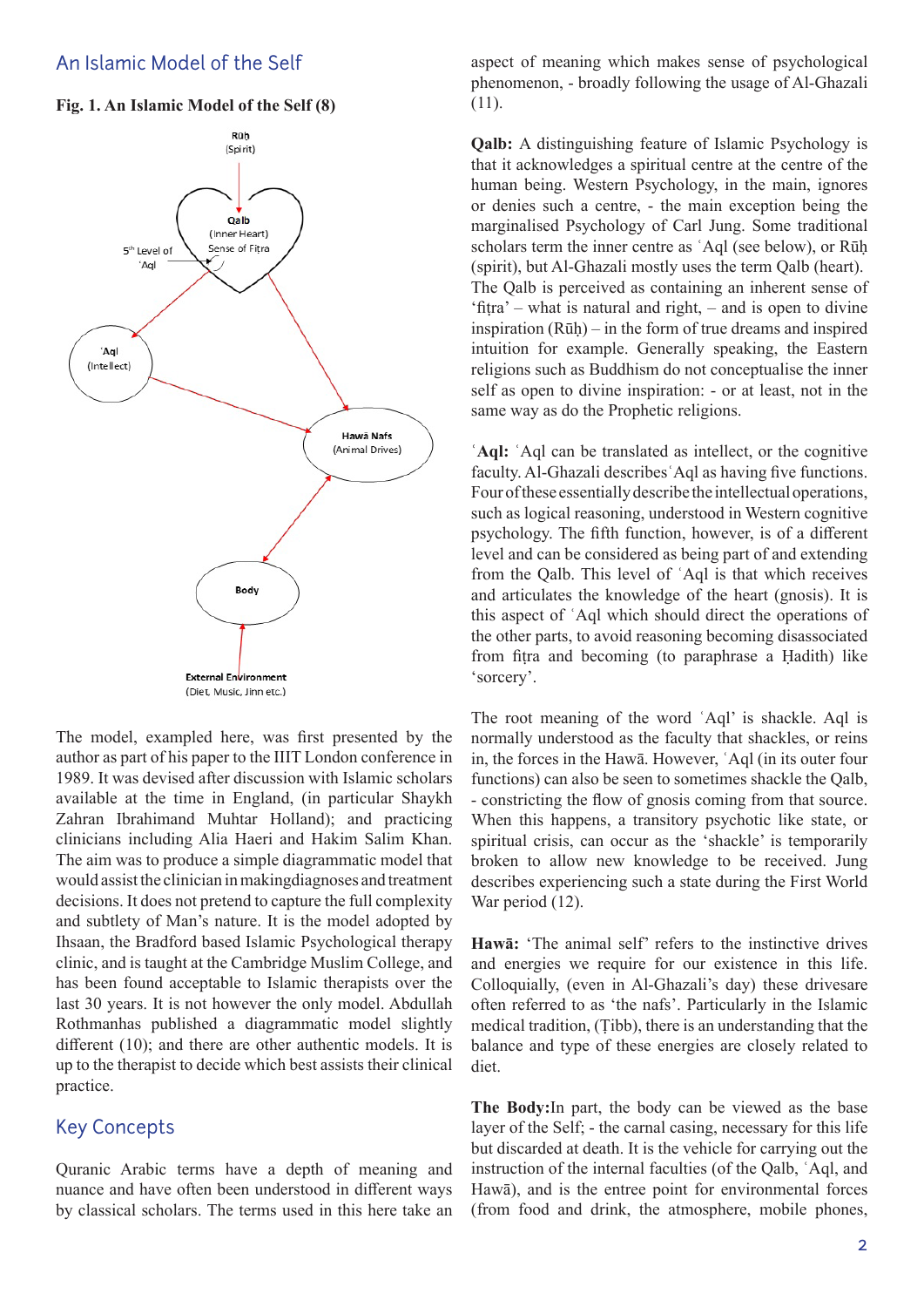jinn etc.) which then alchemise into internal energies, particularly within the Hawā.

However, Islam is an embodied religion: for example, in the physical movements of the ritual prayer (ṣalāt); and the Prophet (peace be upon him) emphasised the spiritual significance of the 'sunna sports', - archery in particular. In one hadith, likening archery to a form of prayer (dikr). There is thus an understanding that the body has a subtle relationship with the Qalb and spiritual state.

Ibn ʿArabi is one scholar who deals with this aspect of the body (13). Taking the hadith relating how our body parts will bear witness, for or against us, on the Day of Judgement, Ibn ʿArabi conceives the body parts as having their own semi-autonomous existence, - their own ḏikr, and their own wish to worship God through the Human Being. This understanding underlies Islamic traditions of working with the body to remedy imbalances in mental or spiritual states and gives a perspective on 'psycho-somatic' symptomatology.

#### **Fig. 2. Levels of States of Being (8)**



**Dynamics:** Hadith relate that each child is born in'fitra', - that is, in a pure natural state absorbed in the awareness of God. Immediately after birth, however, the baby is pricked by Shayṭān.Thus, in this life, the Self is conceived as containing a continual struggle between the pull of fitra emanating from the Qalb, which seeks to bring the Self back to what is natural and right for the human being, and back into union with God; and the pull of Shayṭān in the opposite direction.

The three levels, or states, of the Self described in the Quran (Q. 12:53, 75:2, 89:27-28),Nafs Ammāra, Nafs Lawwāma, Nafs Muṭmaʾinna, can be seen as reflecting the outcome of this struggle at any point of time. Nafs Ammāra (the Compelling Self) thus refers to the state of the Self when it is dominated (compelled) by the lower energies of the Hawā. Nafs Muṭma'inna (the Well Pleasing, Contented Self), the state when the Self is under the direction of the Qalb. Nafs Lawwāma (the Remorseful Self) is the bridging state, in which the Self has awareness of its separation from fiṭra and closeness to the divine. The state of Nafs Lawwāma is critical for psychological work, as in that state, the individual can either resolve its pain by seeking the remedy that brings it back to completion and contentment; or can dissociate from the pain (through, for instance, certain types of defence mechanisms) and descend back into Nafs Ammāra.

# Definition of Mental Health

In the author's perception, Western Psychology generally gives little consideration to defining mental health (Jung is an exception, and in his way, Freud). Islamic Psychology does have a fairly clear conception. Mental Health can be defined, in terms of the model, as that state in which the Self is under the full control of the Qalb which is open to divine inspiration. In effect, this is the same as the Self being in full alignment with the Fitra, and being, at least able to access the state of Nafs Mutma'inna.

Al-Ghazali (14) gives the analogy of the rider on a horse. In this analogy, the horse is the Hawā, healthy and operating in its fiṭra; guided by ʿAql (the reins), under the control of the rider who is centred in the Qalb under divine guidance. From this analogy, psycho-pathology can be seen in different manifestations. For example, the horse out of control; the horse under control but by the reins directing it in an irrational way;the horse firmly under control and being firmly guided by the reins to where the rider wants to go but being contrary to fiṭra and destructive.

## Diagnosis

The suggested model of the Self (Fig. 1) and understanding of the dynamics operating within the Self (Fig. 2), and the Islamic definition of mental health are all guides to diagnosing pathology. Though a dysfunctionality in one level of the Self is likely to radiate through the other levels, the therapist should have an eye to where the epicentre of pathology lies, bearing in mind the pathology of the Qalb and the disconnectedness of the body; as well as the interplay between ʿAql and Hawā, which is the almost exclusive focus of mainstream Western Psychology.

Of particular importance, is recognising the difference between low mood associated with a state of remorse (nafslawwāma), - (which is a healthy stage of transition to self-completion and well-being), from low mood as a symptom of pathological depression.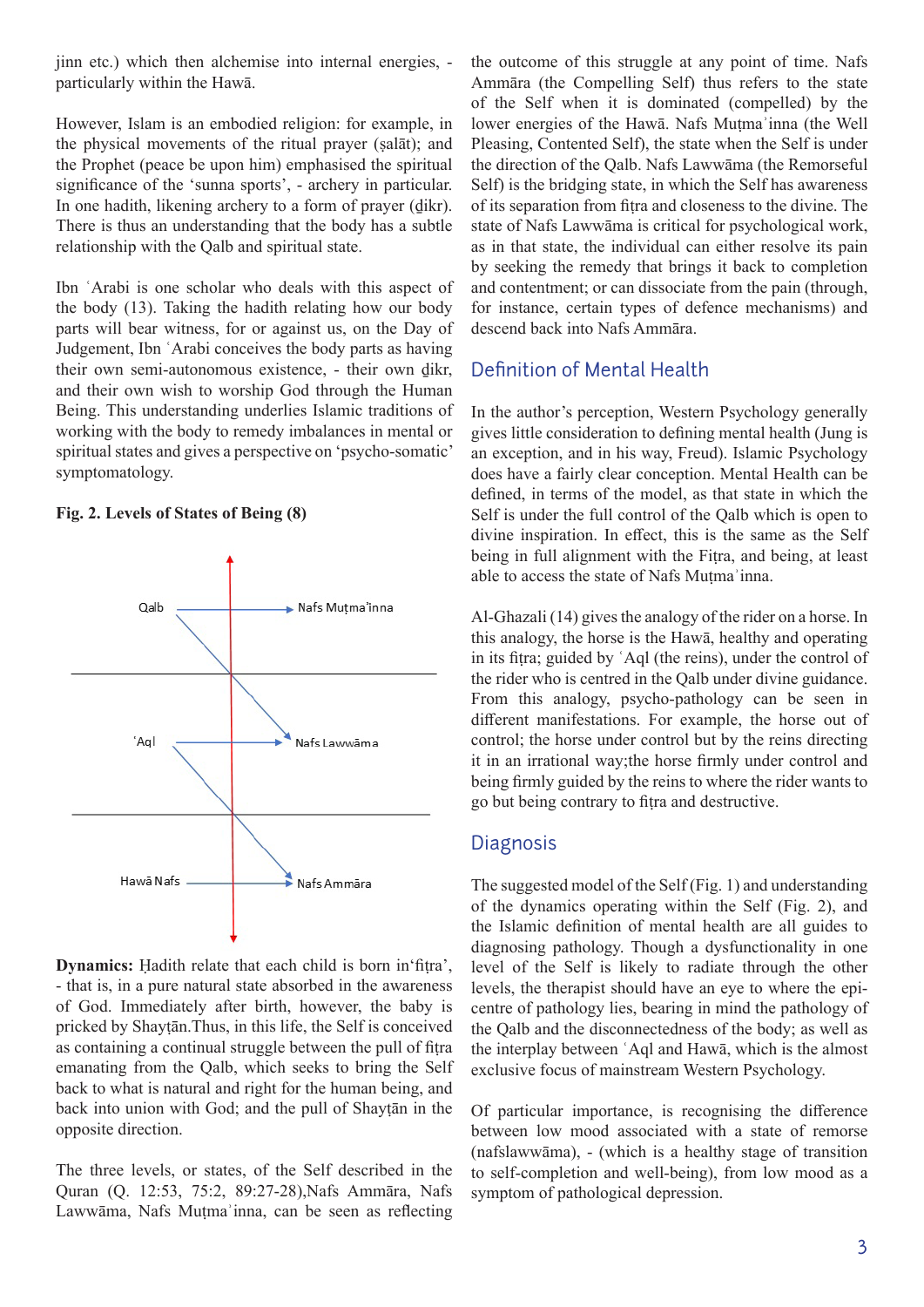There are two further Islamically distinctive considerations in diagnosis. One, is clarifying whether a person's problems are resulting from being dissociated from fitra, - essentially a pathology of the Qalb; or, whether the problem results from the person being in touch with their fiṭra but living in a society which is not.

The second, is to consider the 'primary' as well as the 'secondary' causation of a condition. The primary causation is always God in Islamic thinking, and accepting this leads to a consideration of the meaning of the condition, since nothing is ordained without meaning. The secondary causation refers to the agents that are used to directly cause the condition (e.g. trauma, or inappropriate diet). Al-Ghazali criticised Ibn-Sina for not paying sufficient attention to the primary causation of a disease.

In his Alchemy of Happiness (15), Al-Ghazali gives a good example of the incompleteness in diagnosis that comes from only considering secondary causation. Al-Ghazali describes a man who goes to a physician complaining of feeling low in mood and having lost pleasure in life. The physician diagnoses melancholia and prescribes a medicine. But, says Al-Ghazali, it did not occur to the Doctor that God had so created that state of depression in His servant so that he would return to Him. In other words, the depression (whatever its secondary causes) because it leads to a diminishing of interest in the outer world, facilitates a reconnection with inward spirituality.

# **Therapy**

The goal in Islamic therapy is to bring the client back to a state in which they are connected to their Qalb (heart), in which state the client can access their own internal guidance. Or, at least, the therapist should aim to remove obstacles to achieving that state, and avoiding putting obstacles in the way. This understanding relates to the goals of Jungian Psychotherapy.

The author knows of three studies (16,17) which researched what factors Muslim Psychotherapists regarded as the most important variables in healing. All three studies found that it was the inner state of the therapist that was regarded as the most important factor. If the therapist is in touch with their heart, this seems to facilitate the client reaching the same state.

Beyond this, any therapy from whichever tradition, that does not conflict with the Islamic paradigm can be used. As the hadith states, "all knowledge is the property of the Believer". However, caution needs to be exercised with any therapy that derives from Freud. As Badri articulated in his 1979 publication (6) Freud's psycho-analytic theory can be toxic for Muslims, (which is not to say some of Freud's clinical observations do not have validity). Caution also needs to be exercised with the mindfulness techniques derived from Buddhism to avoid a state in which mind

controls mind to the point that a dissociation is produced, both from the Qalb and from outer life. There are, however, Islamically sound practices of 'contemplation' which are entirely sound (4) and which open up the heart.

It is worth noting that caution needs to be exercised with techniques, such as N.L.P., which strongly strengthens the 'will' as the effect of such techniques can make it more difficult to be in a state of submission to the Qalb. In moderate doses with some conditions, such techniques can be useful; - but with regard to what Ibn Sina said, - that a skilled physician can use a poison if all else fails providing he is careful with the dose.

As Islamic Psychology pays attention to the inner spiritual part of the Self, and to the subtle relationship of the body with spiritual and mental states, a holistic Islamic Psychological therapyshould also be able to access various therapies that includes Quran recitation, Ṭibb, Ḥijāma (cupping), the sunnasports; and traditionally, music, scent, colour and architecture. In the West, these are not normally regarded as part of the psycho-therapeutic repertoire.

## References

1. Badri M. Cultural and Islamic Adaptation of Psychology: A Book of Collected Papers. Human Behaviour Academy; 2017.

2. Enriquez VG, Philippine Psychology Research and Training House. Indigenous psychology : a book of readings. Diliman, Quezon City, Philippines: Philippine Psychology Research and Training House; 1990.

3. Skinner R, Kaplick PM. Cultural shift in mental illness: a comparison of stress responses in World War I and the Vietnam War. JRSM Open. 2017;8(12).

4. Badri M. Contemplation: An Islamic Psychospiritual Study. International Institute of Islamic Thought (IIIT); 2000.

5. Badri M. Abu Zayd al-Balkhi's Sustenance of the Soul: The Cognitive Behavior Therapy of a Ninth Century Physician. International Institute of Islamic Thought (IIIT); 2013.

6. Badri M. The Dilemma of Muslim Psychologists. Islamic Book Trust; 1979.

7. Rothman A, Coyle A. Toward a Framework for Islamic Psychology and Psychotherapy: An Islamic Model of the Soul. J Relig Health. 2018;57(5):1731–44.

8. Skinner R. Traditions, Paradigms and Basic Concepts in Islamic Psychology. Skinner R, editor. J Relig Health. 2018;58(4).